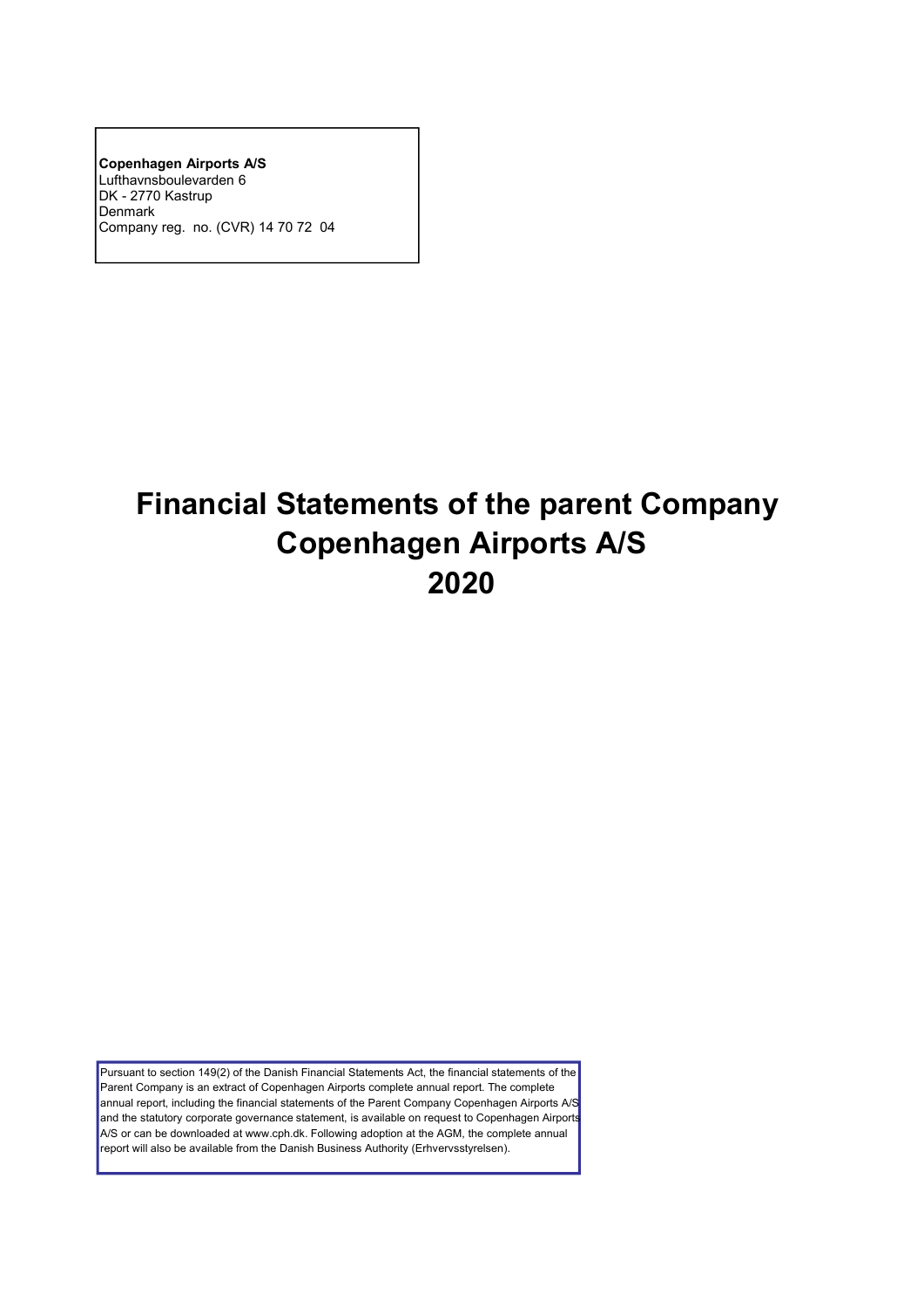# **Contents**

| Accounting policies                   | 120 |
|---------------------------------------|-----|
| Income statement                      | 121 |
| Balance sheet, assets                 | 122 |
| Balance sheet, equity and liabilities | 123 |
| Statement of equity 2020              | 124 |
| Statement of equity 2019              | 124 |
| Notes to the financial statements     | 125 |

# **Management's report**

The management report of Copenhagen Airports A/S is incorporated in the management report for the Group in the Group Annual Report.

# **Financial highlights and key ratios**

Financial highlights and key ratios are not stated separately for the parent Company. See the consolidated financial highlights and key ratios in the Group Annual Report.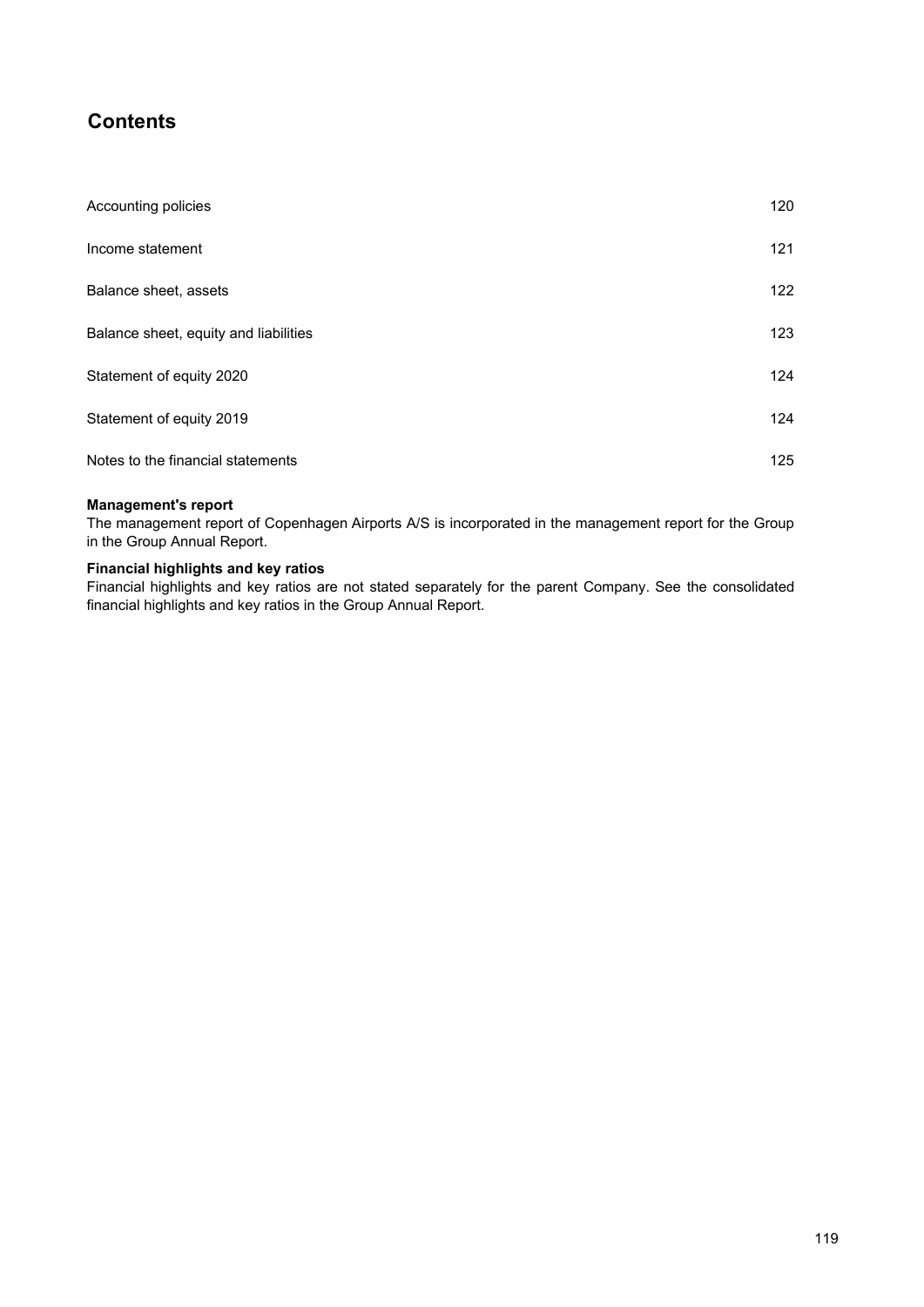# **Accounting policies**

The financial statements of the Parent Company are presented in accordance with the Danish Financial Statements Act and other accounting regulations applicable to companies in reporting class D.

With effect from 1 January 2020, the parent company has implemented the following amended standards and interpretations:

- Amendments to References to the Conceptual Framework in IFRS standards
- Amendments to IAS 1 and IAS 8 regarding the Definition of Material
- Amendments to IFRS 9, IAS 39 and IFRS 7 regarding the IBOR reform

Implementation of the above standards has had no effect on the result or financial position in general.

The accounting policies of the Parent Company are the same as those of the Group, however, with the addition of the policies described below. The Group's accounting policies are included in the Group Annual Report.

## **Investments**

Investments in subsidiaries, associates and joint venture are recognised in the Parent Company financial statements according to the equity method, i.e. at the proportionate share of the net asset value of these companies.

Shares of profits of subsidiaries and associates are recognised in the Parent Company's income statement.

In the Parent Company, the aggregate net revaluation of investments in subsidiaries associates and joint venture is allocated to the Reserve for net revaluation according to the equity method through the profit allocation.

### **Cash flow statement**

No separate cash flow statement has been prepared for the Parent Company pursuant to the Danish Financial Statement Act section 86. See the consolidated cash flow statement in the Group Annual Report.

## **Segment note**

Separate segment information is not disclosed for the Parent Company. See the segment note 2.1 to the consolidated financial statements in the Group Annual Report.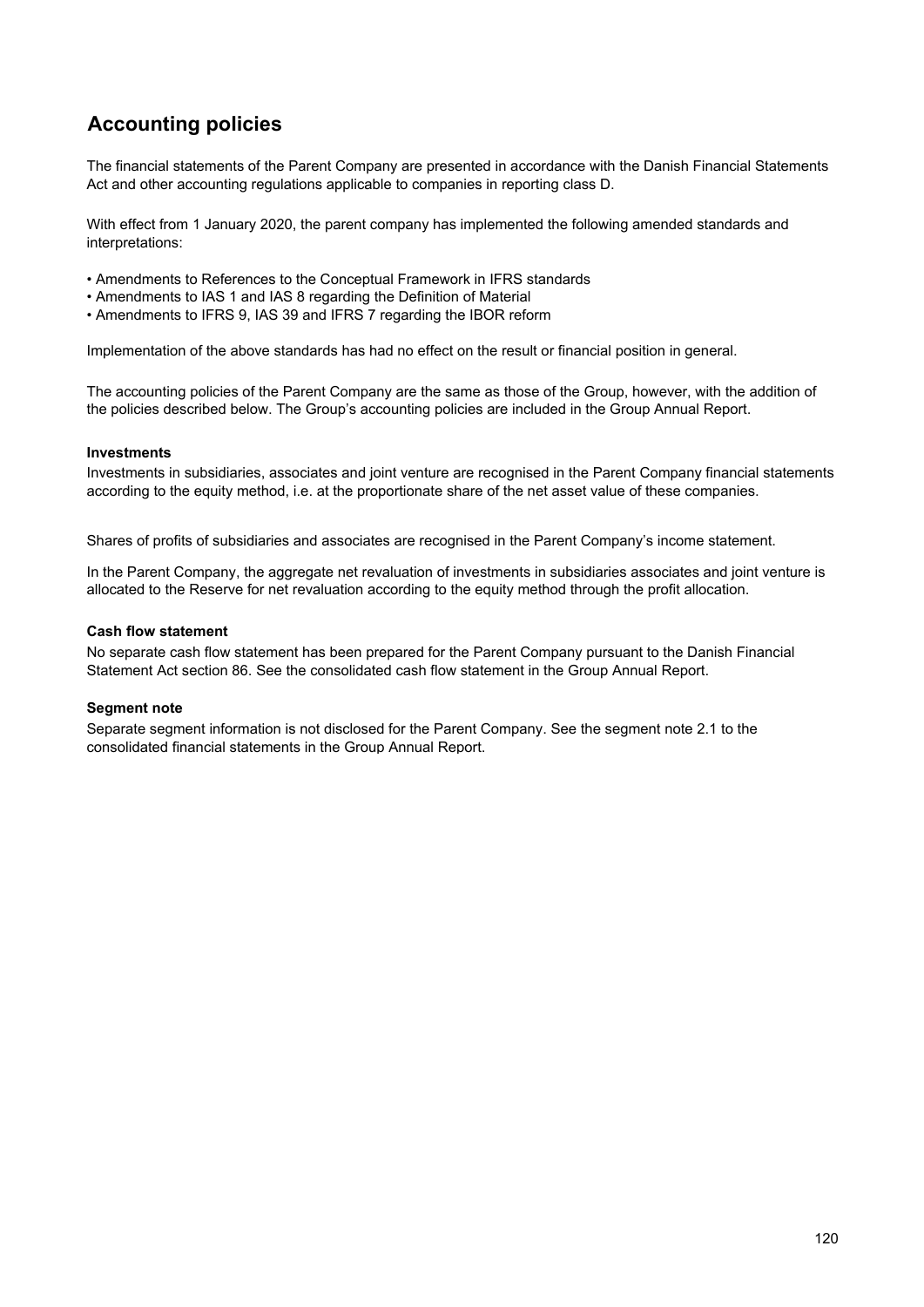# **Income statement**

1 January - 31 December

l.

| Note           | <b>DKK</b> million                                                 | 2020    | 2019    |
|----------------|--------------------------------------------------------------------|---------|---------|
|                |                                                                    |         |         |
|                | Traffic revenue                                                    | 695.4   | 2,415.2 |
|                | Concession revenue                                                 | 507.8   | 1,392.4 |
|                | Rent                                                               | 180.7   | 180.7   |
|                | Sale of services, etc.                                             | 128.4   | 277.1   |
| 1              | Revenue                                                            | 1,512.3 | 4,265.4 |
|                | Work performed on own account                                      | 115.9   | 160.2   |
| $\overline{2}$ | Other income                                                       | 357.6   | 1.8     |
| 3              | <b>External costs</b>                                              | 349.3   | 528.4   |
| 4              | Staff costs                                                        | 1,492.2 | 1,594.7 |
| 5              | Amortisation and depreciation                                      | 890.3   | 913.4   |
|                | <b>Operating profit/(loss)</b>                                     | (746.0) | 1,390.9 |
| 6              | Profit from investment in subsidiaries and joint venture after tax | 23.8    | 26.5    |
| $\overline{7}$ | Financial income                                                   | 7.5     | 5.9     |
| 8              | Financial expenses                                                 | 120.4   | 137.4   |
|                | Profit/(loss) before tax                                           | (835.1) | 1,285.9 |
| 9              | Tax on profit/(loss) for the year                                  | (197.0) | 265.6   |
|                | Profit/(loss) after tax                                            | (638.1) | 1,020.3 |
|                |                                                                    |         |         |
|                | Profit allocation:                                                 |         |         |
|                | Retained earnings                                                  | (638.1) | 782.7   |
|                | Dividend declared                                                  | 0.0     | 237.6   |
|                | <b>Total allocation</b>                                            | (638.1) | 1,020.3 |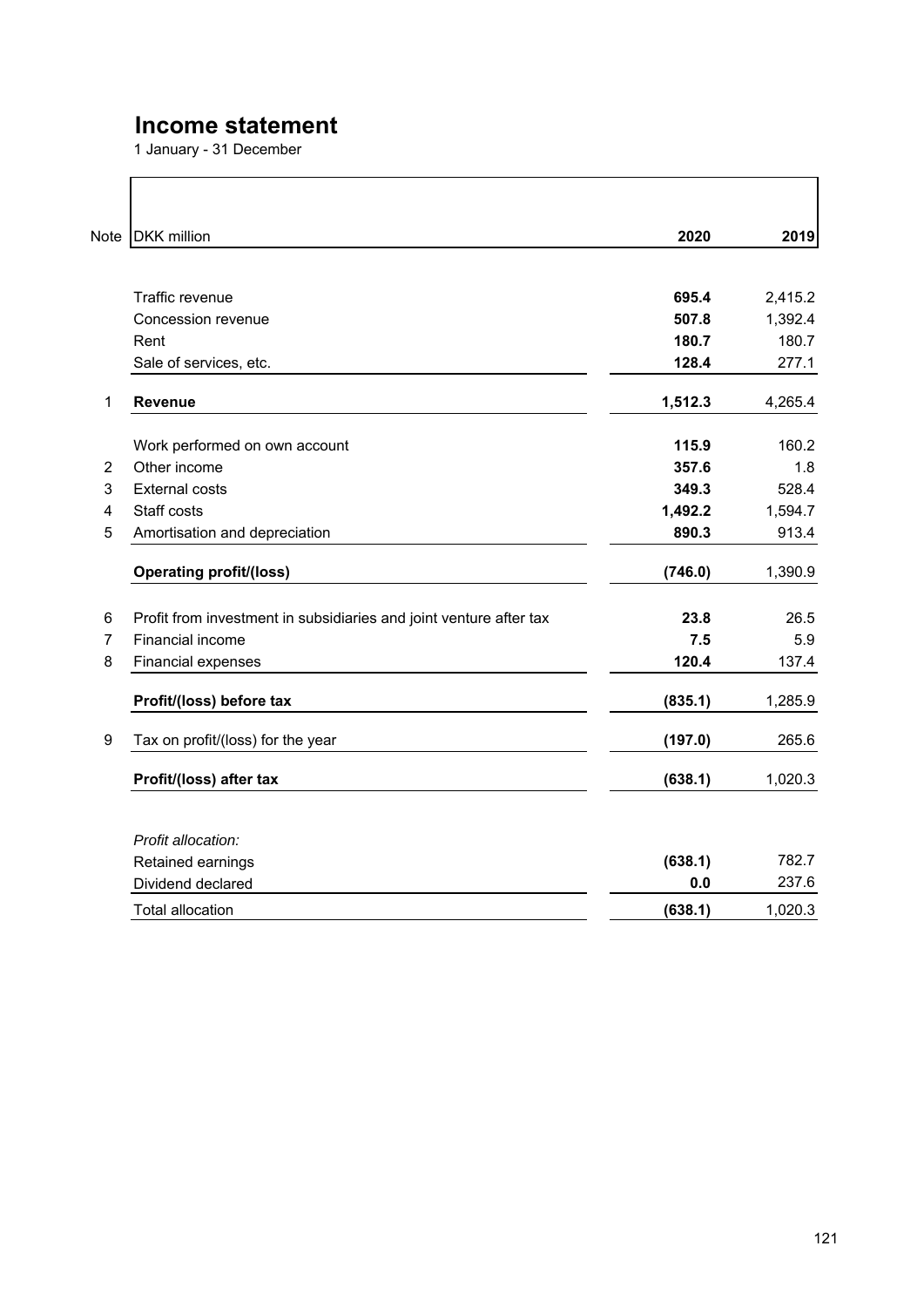# **Balance sheet**

As at 31 December

| <b>Assets</b>                                     |          |          |
|---------------------------------------------------|----------|----------|
| Note<br><b>DKK</b> million                        | 2020     | 2019     |
|                                                   |          |          |
| <b>NON-CURRENT ASSETS</b>                         |          |          |
| 10<br><b>Total intangible assets</b>              | 309.3    | 391.1    |
| 11<br>Property, plant and equipment               |          |          |
| Land and buildings                                | 5,523.6  | 5,457.9  |
| Plant and machinery                               | 4,591.2  | 4,165.4  |
| Other fixtures and fittings, tools and equipment  | 788.0    | 726.3    |
| Property, plant and equipment in progress         | 2,256.8  | 2,230.2  |
| Total property, plant and equipment               | 13,159.6 | 12,579.8 |
| <b>Financial investments</b>                      |          |          |
| 12<br>Investments in subsidiaries                 | 292.3    | 270.6    |
| 12<br>Investments in associates and joint venture | 75.0     | 0.4      |
| Other receivables                                 | 61.7     | 116.6    |
| <b>Total financial investments</b>                | 429.0    | 387.6    |
| <b>Non-current assets</b>                         | 13,897.9 | 13,358.5 |
| <b>CURRENT ASSETS</b>                             |          |          |
| <b>Receivables</b>                                |          |          |
| Trade receivables                                 | 148.4    | 415.2    |
| Receivables from subsidiaries                     | 73.0     | 116.2    |
| Other receivables                                 | 31.4     | 121.3    |
| Prepayments                                       | 42.6     | 67.2     |
| <b>Total receivables</b>                          | 295.4    | 719.9    |
| Cash                                              | 24.3     | 7.0      |
| <b>Total current assets</b>                       | 319.7    | 726.9    |
|                                                   |          |          |
| <b>Total assets</b>                               | 14,217.6 | 14,085.4 |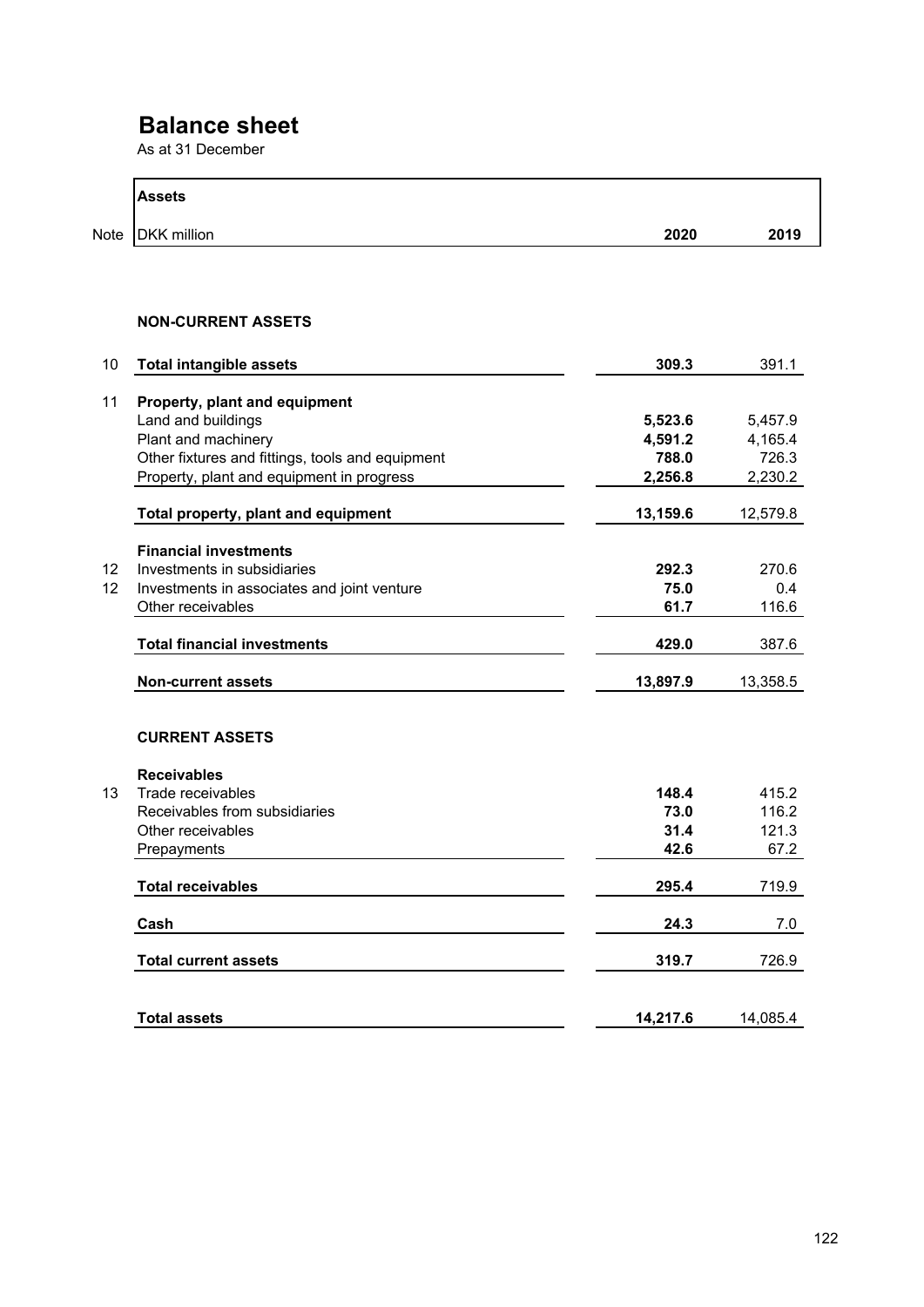# **Balance sheet**

As at 31 December

|      | <b>Equity and liabilities</b>                  |          |                          |
|------|------------------------------------------------|----------|--------------------------|
| Note | <b>DKK</b> million                             | 2020     | 2019                     |
|      |                                                |          |                          |
|      | <b>EQUITY</b>                                  |          |                          |
|      | Share capital                                  | 784.8    | 784.8                    |
|      | Net revaluation according to the equity method | 133.1    | 111.8                    |
|      | Reserve for development cost                   | 73.7     | 102.0                    |
|      | Reserve for hedging                            | 6.8      | (32.0)                   |
|      | Cost of hedging                                | (7.9)    | (10.1)                   |
|      | Retained earnings                              | 1,668.5  | 2,302.1                  |
|      | Proposal on dividends                          | ä,       | $\overline{\phantom{0}}$ |
|      | <b>Total equity</b>                            | 2,659.0  | 3,258.6                  |
|      |                                                |          |                          |
|      | <b>NON-CURRENT LIABILITIES</b>                 |          |                          |
| 9    | Deferred tax                                   | 799.3    | 978.2                    |
| 14   | <b>Financial institutions</b>                  | 9,439.5  | 6,139.6                  |
| 15   | Other payables                                 | 151.3    | 39.3                     |
|      | <b>Total non-current liabilities</b>           | 10,390.1 | 7,157.1                  |
|      | <b>CURRENT LIABILITIES</b>                     |          |                          |
| 14   | <b>Financial institutions</b>                  | 147.5    | 2,248.7                  |
|      | Prepayments from customers                     | 234.0    | 304.7                    |
|      | Trade payables                                 | 407.0    | 640.1                    |
| 9    | Income tax                                     | ÷        | 116.0                    |
| 15   | Other payables                                 | 376.6    | 354.3                    |
|      | Deferred income                                | 3.4      | 5.9                      |
|      | <b>Total current liabilities</b>               | 1,168.5  | 3,669.7                  |
|      |                                                |          |                          |
|      | <b>Total liabilities</b>                       | 11,558.6 | 10,826.8                 |
|      |                                                |          |                          |
|      | <b>Total equity and liabilities</b>            | 14,217.6 | 14,085.4                 |

16 Financial commitments

17 Related parties

18 Concession for airport operation and charges regulation

19 Financial risks, including derivative financial instruments

20 Subsequent events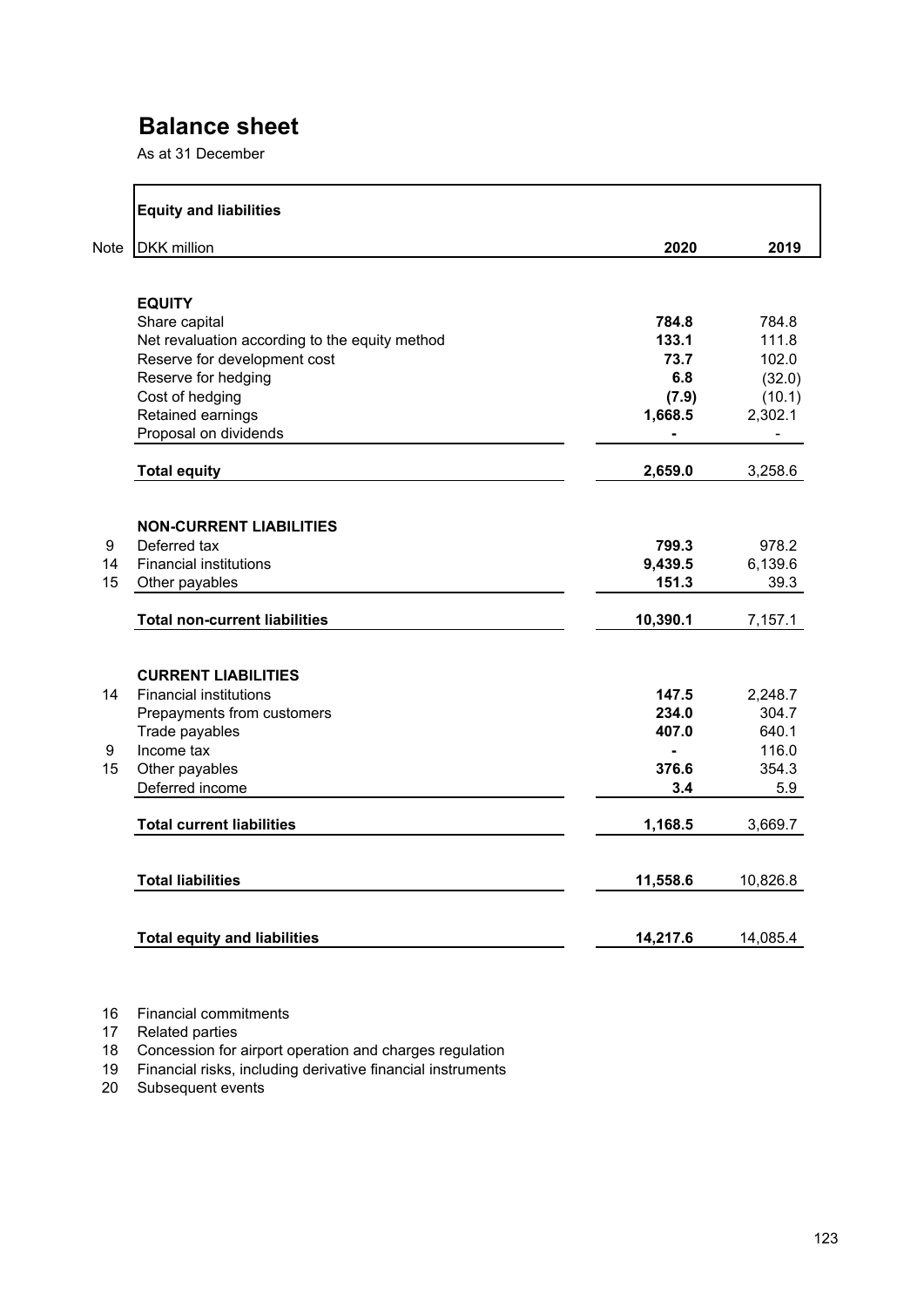## **Equity 2020**

|                                                                                                                   |                          | <b>Net</b><br>revaluation |                          |                          |                          |                          |                          |         |
|-------------------------------------------------------------------------------------------------------------------|--------------------------|---------------------------|--------------------------|--------------------------|--------------------------|--------------------------|--------------------------|---------|
|                                                                                                                   |                          | according to              | Reserve for              |                          |                          |                          |                          |         |
| DKK million                                                                                                       | Share<br>capital         | the equity<br>method      | development<br>cost      | Reserve for<br>hedging   | Cost of<br>hedging       | Retained<br>earnings     | Proposed<br>dividend     | Total   |
| 1 January - 31 December 2020                                                                                      |                          |                           |                          |                          |                          |                          |                          |         |
| Equity at 1 January 2020                                                                                          | 784.8                    | 111.8                     | 102.0                    | (32.0)                   | (10.1)                   | 2,302.1                  | $\overline{\phantom{a}}$ | 3,258.6 |
| Net profit for the year                                                                                           | ۰                        | $\overline{\phantom{a}}$  | $\overline{\phantom{0}}$ |                          | $\overline{\phantom{a}}$ | (638.1)                  | $\overline{\phantom{a}}$ | (638.1) |
| Transferred from retained earnings                                                                                | $\overline{\phantom{a}}$ | 23.8                      | ٠                        | $\overline{\phantom{0}}$ | $\overline{\phantom{a}}$ | (23.8)                   | $\overline{\phantom{a}}$ |         |
| Exchange rate adjustments                                                                                         |                          | (2.5)                     |                          | ٠                        |                          | $\overline{\phantom{a}}$ | $\overline{\phantom{a}}$ | (2.5)   |
| Value adjustments of hedging instruments                                                                          |                          |                           |                          | (106.3)                  | 2.2                      | $\overline{\phantom{0}}$ | ٠                        | (104.1) |
| Value adjustments of hedging instruments, transferred to<br>Financial income and expenses in the income statement |                          |                           |                          | 145.1                    |                          |                          | $\overline{\phantom{a}}$ | 145.1   |
| Capitalized development cost, net                                                                                 | ٠                        | ٠                         | (28.3)                   | -                        |                          | 28.3                     | ٠                        |         |
| Dividends paid                                                                                                    | $\overline{\phantom{a}}$ | ٠                         | $\overline{\phantom{a}}$ | -                        |                          | $\overline{\phantom{a}}$ |                          |         |
| Balance 31 December 2020                                                                                          | 784.8                    | 133.1                     | 73.7                     | 6.8                      | (7.9)                    | 1,668.5                  |                          | 2,659.0 |

The Company's share capital consists of 7,848,000 shares of DKK 100 each. A decision was taken in 2020 not to pay a dividend to shareholders in respect of the second half of 2019 or in respect of<br>2020 (2019: DKK 915.7 mill

## **Equity 2019**

|                                                                                                                   |                          | <b>Net</b><br>revaluation<br>according to | Reserve for              |                        |                    |                             |                          |         |
|-------------------------------------------------------------------------------------------------------------------|--------------------------|-------------------------------------------|--------------------------|------------------------|--------------------|-----------------------------|--------------------------|---------|
| <b>DKK</b> million                                                                                                | Share<br>capital         | the equity<br>method                      | development<br>cost      | Reserve for<br>hedging | Cost of<br>hedging | <b>Retained</b><br>earnings | Proposed<br>dividend     | Total   |
| 1 January - 31 December 2019                                                                                      |                          |                                           |                          |                        |                    |                             |                          |         |
| Equity at 1 January 2019                                                                                          | 784.8                    | 84.7                                      | 75.1                     | (94.1)                 | (16.5)             | 1,574.1                     | 678.1                    | 3,086.2 |
| Net profit for the year                                                                                           | ٠                        | ۰.                                        | ٠                        |                        |                    | 782.7                       | 237.6                    | 1,020.3 |
| Transferred from retained earnings                                                                                | $\overline{\phantom{a}}$ | 27.8                                      | $\overline{\phantom{a}}$ |                        |                    | (27.8)                      | $\overline{\phantom{a}}$ |         |
| Exchange rate adjustments                                                                                         |                          | (0.7)                                     |                          |                        |                    |                             |                          | (0.7)   |
| Value adjustments of hedging instruments                                                                          |                          |                                           |                          | 108.4                  | 6.4                |                             | $\overline{\phantom{0}}$ | 114.8   |
| Value adjustments of hedging instruments, transferred to<br>Financial income and expenses in the income statement |                          |                                           |                          | (46.3)                 |                    |                             | -                        | (46.3)  |
| Capitalized development cost, net                                                                                 |                          | $\overline{\phantom{0}}$                  | 26.9                     |                        |                    | (26.9)                      |                          |         |
| Dividends paid                                                                                                    |                          | ٠                                         | $\overline{\phantom{a}}$ |                        |                    | $\overline{\phantom{a}}$    | (915.7)                  | (915.7) |
| Balance 31 December 2019                                                                                          | 784.8                    | 111.8                                     | 102.0                    | (32.0)                 | (10.1)             | 2,302.1                     | ۰                        | 3,258.6 |

The Company's share capital consists of 7,848,000 shares of DKK 100 each. The Board of Directors proposes this time not to pay any dividend for the second half of 2019 for adoption at the Annua<br>General Meeting. The total d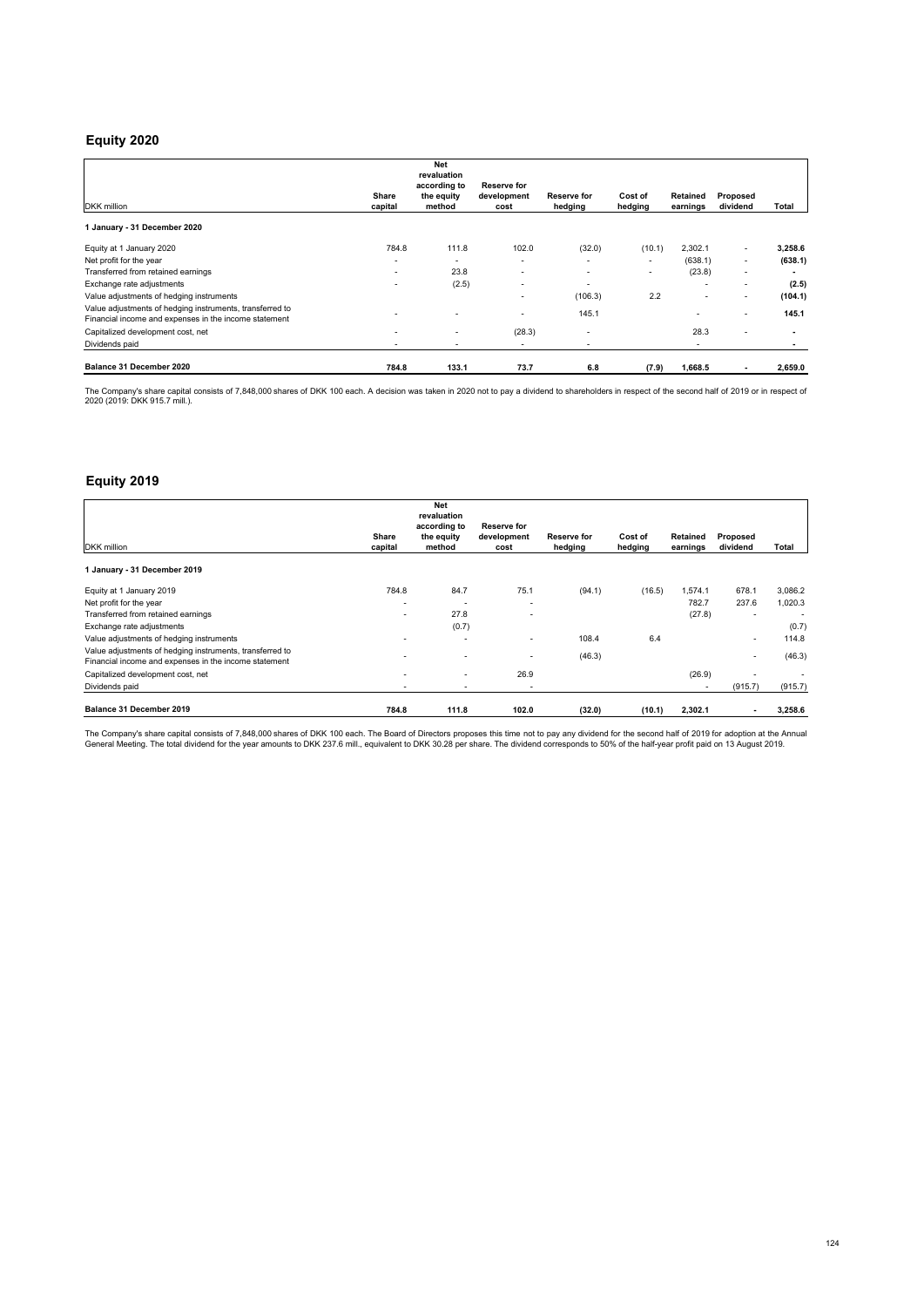Note DKK million **2020 2019**

#### 1 **Revenue**

| <b>Traffic revenue</b>          |         |         |
|---------------------------------|---------|---------|
| Take-off charges                | 170.9   | 432.0   |
| Passenger charges               | 282.4   | 1,113.6 |
| Security charges                | 151.5   | 604.9   |
| ETD charges                     |         | 8.3     |
| Handling                        | 50.7    | 191.8   |
| Aircraft parking, CUTE, etc.    | 39.9    | 64.6    |
| <b>Total traffic revenue</b>    | 695.4   | 2,415.2 |
| <b>Concession revenue</b>       |         |         |
| Shopping centre                 | 341.5   | 917.3   |
| Car parking                     | 132.6   | 403.9   |
| Other concession revenue        | 33.7    | 71.2    |
| <b>Total concession revenue</b> | 507.8   | 1,392.4 |
| Rent                            |         |         |
| Rent from premises              | 123.8   | 125.1   |
| Rent from land                  | 51.7    | 50.4    |
| Other rent                      | 5.2     | 5.2     |
| <b>Total rent</b>               | 180.7   | 180.7   |
| Sales of services, etc.         | 128.4   | 277.1   |
| <b>Total revenue</b>            | 1,512.3 | 4,265.4 |

#### 2 **Other income**

| Sales of property, plant and equipment | 2.5   | . . 8 |
|----------------------------------------|-------|-------|
| Compensation                           | 355.1 | -     |
|                                        |       |       |
| Total other income                     | 357.6 | 8.،   |

Other income primarily relates to compensation from the Danish government's support packages for wages and salaries, fixed costs and airport charges.

#### 3 **External costs**

4 **Staff costs**

| Operation and maintenance                       | 227.8   | 348.9   |
|-------------------------------------------------|---------|---------|
| Energy                                          | 70.7    | 90.4    |
| Administration                                  | 23.0    | 64.9    |
| Other                                           | 27.8    | 24.2    |
| <b>Total external costs</b>                     | 349.3   | 528.4   |
| Of which audit fees account for                 |         |         |
| Audit fee to PwC                                | 1.2     | 1.1     |
| Fees for assurance engagements other than audit | 0.5     | 0.8     |
| Tax advice                                      | 0.2     | 0.2     |
| Non-audit services                              | 0.1     | 0.3     |
| <b>Total audit fee</b>                          | 2.0     | 2.4     |
| <b>Staff costs</b>                              |         |         |
| Salaries and wages                              | 1,343.2 | 1,407.7 |
| Pensions                                        | 114.6   | 118.1   |
| Other social security costs                     | 10.5    | 10.7    |
| Other staff costs                               | 23.9    | 58.2    |
| <b>Total staff cost</b>                         | 1,492.2 | 1,594.7 |

The average number of people employed in 2020 was 2,440 full-time equivalents (2019: 2,532 full-time equivalents).

For information on remuneration to the members of the Board of Directors and Executive Management, see note 2.5 in the Group Annual report.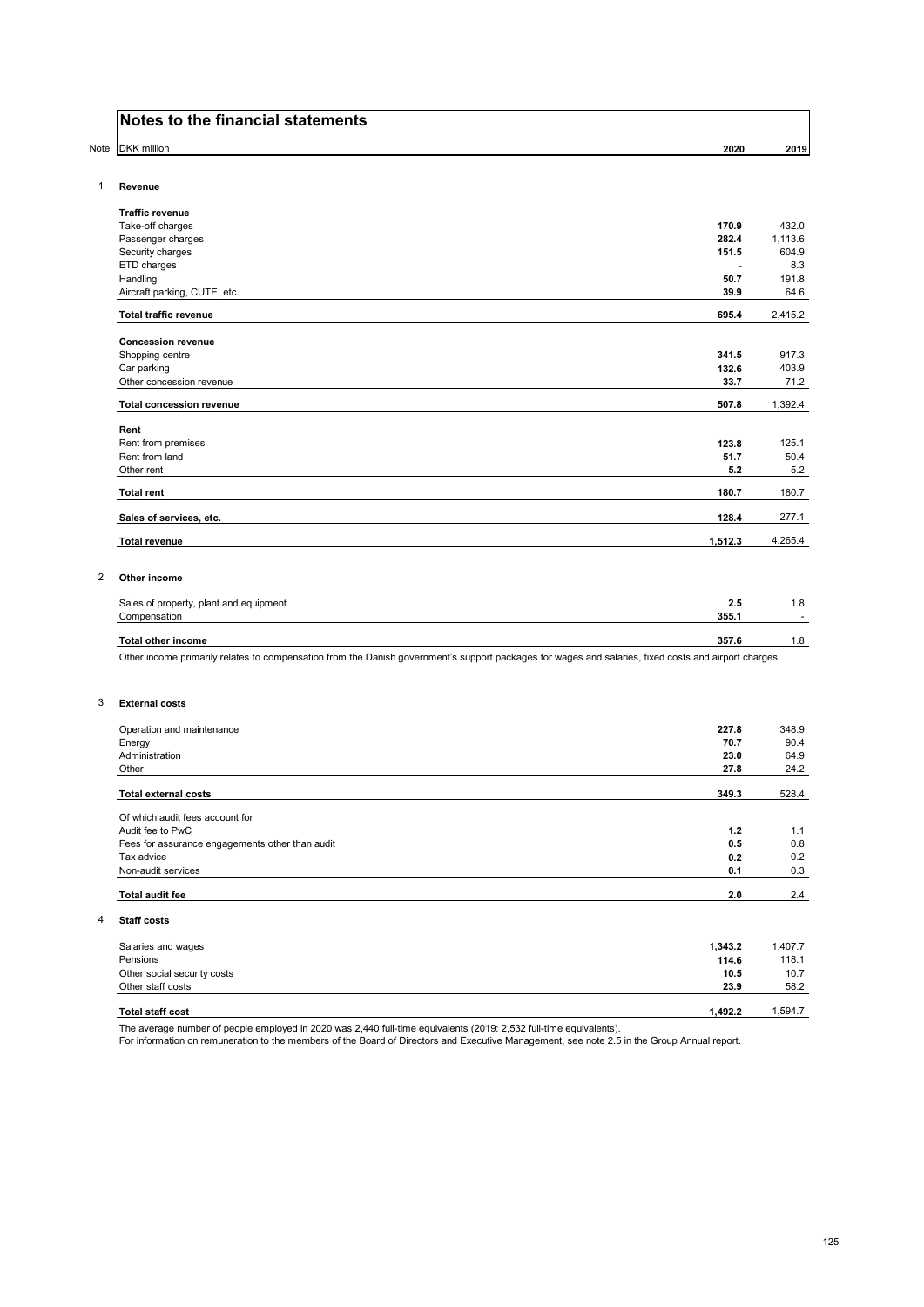| <b>Notes to the financial statements</b> |  |  |  |  |
|------------------------------------------|--|--|--|--|
|------------------------------------------|--|--|--|--|

|                | Notes to the financial statements                                                      |                |                          |
|----------------|----------------------------------------------------------------------------------------|----------------|--------------------------|
| Note           | <b>DKK</b> million                                                                     | 2020           | 2019                     |
| 5              | Amortisation and depreciation                                                          |                |                          |
|                |                                                                                        |                |                          |
|                | Software<br>Land and buildings                                                         | 117.0<br>258.7 | 155.4<br>275.9           |
|                | Plant and machinery                                                                    | 331.5          | 310.7                    |
|                | Other fixtures and fittings, tools and equipment                                       | 183.1          | 171.4                    |
|                | Total amortisation and depreciation                                                    | 890.3          | 913.4                    |
| 6              | Profit from investments in subsidiaries after tax                                      |                |                          |
|                | Copenhagen Airport Hotels A/S                                                          | 23.7           | 26.3                     |
|                | Copenhagen Airports International A/S                                                  | 0.5            | 0.2                      |
|                | <b>Smarter Airports</b>                                                                | (0.4)          | $\sim$                   |
|                | Total profit from investments in subsidiaries after tax                                | 23.8           | 26.5                     |
| $\overline{7}$ | <b>Financial income</b>                                                                |                |                          |
|                | Interest on intercompany accounts with subsidiaries                                    | 2.4            | 2.0                      |
|                | Interest on other receivables                                                          | 4.1            | 3.6                      |
|                | Net exchange gains                                                                     | 0.3            | 0.3                      |
|                | Gain on sales of securities                                                            | 0.7            | $\overline{\phantom{a}}$ |
|                | <b>Total financial income</b>                                                          | 7.5            | 5.9                      |
| 8              | <b>Financial expenses</b>                                                              |                |                          |
|                | Interest on debt to financial institutions, etc.                                       | 158.4          | 190.7                    |
|                | Capitalised interest expenses regarding assets under construction                      | (61.5)         | (60.1)                   |
|                | Exchange losses                                                                        | 0.4            | 0.4                      |
|                | Other financing costs                                                                  | 15.9           | 1.9                      |
|                | Amortisation of loan costs                                                             | 7.2            | 4.5                      |
|                | <b>Total financial expenses</b>                                                        | 120.4          | 137.4                    |
|                | For further information on financial expenses, see note 4.1 in the Group Annual Report |                |                          |
| 9              | Tax on profit for the year                                                             |                |                          |
|                | <b>Tax expense</b>                                                                     |                |                          |
|                | Current income tax                                                                     | (6.6)          | 265.0                    |
|                | Change in deferred tax charge                                                          | (178.9)        | 19.4                     |
|                | <b>Total</b>                                                                           | (185.5)        | 284.4                    |
|                |                                                                                        |                |                          |

| Tax is allocated as follows:                                  |         |        |
|---------------------------------------------------------------|---------|--------|
| Tax on profit for the year                                    | (197.0) | 265.6  |
| Tax on movement in equity                                     | 11.5    | 18.8   |
| Total                                                         | (185.5) | 284.4  |
| Breakdown of tax on profit for the year                       |         |        |
| Tax calculated at 22,0% (In 2019: 22,0%) of profit before tax | (189.0) | 282.9  |
| Tax effect of:                                                |         |        |
| Non-deductible costs including effects of interest limitation | (8.0)   | (17.3) |
| <b>Balance at 31 December</b>                                 | (197.0) | 265.6  |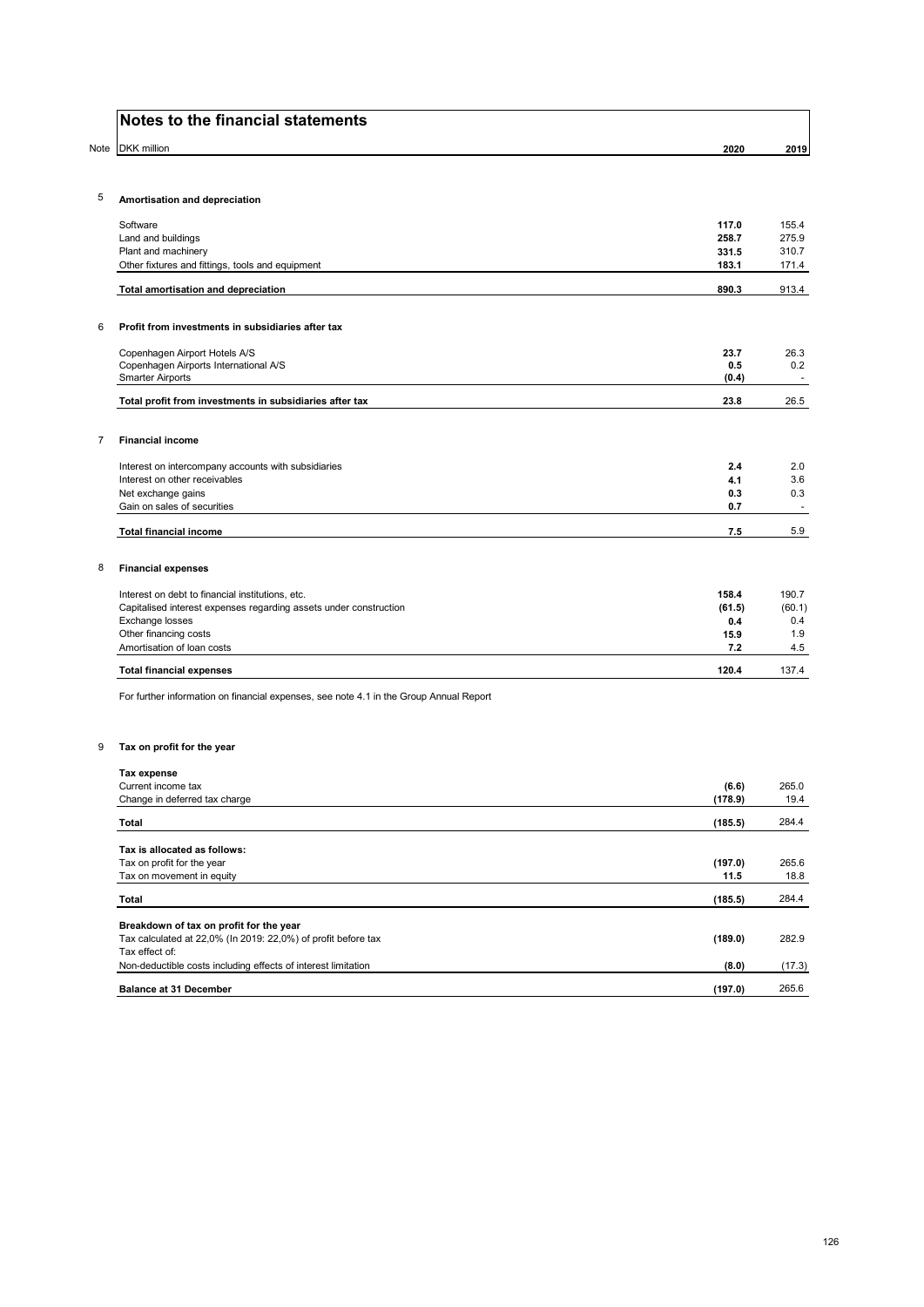Note DKK million **2020 2019**

### 9 **Tax on profit for the year (Continued)**

| Provision for deferred tax                |         |         |
|-------------------------------------------|---------|---------|
| Balance at 1 January                      | 978.3   | 958.8   |
| Change in deferred tax charge             | (178.9) | 19.4    |
| <b>Balance at 31 December</b>             | 799.4   | 978.2   |
| Breakdown of deferred tax provision:      |         |         |
| Property, plant and equipment             | 972.1   | 955.9   |
| Trade receivables                         | (3.9)   | (2.2)   |
| Other payables etc.                       | 17.3    | 24.5    |
| Tax loss carried forward                  | (186.2) |         |
| Total                                     | 799.3   | 978.2   |
| Income tax payable                        |         |         |
| Balance at 1 January                      | 115.9   | 200.3   |
| Tax paid on account in current year       |         | (155.6) |
| Payment of tax underpaid in previous year | (115.9) | (200.3) |
| Tax paid for subsidiaries                 | 6.6     | 6.6     |
| Current income tax                        | (6.6)   | 265.0   |
| <b>Balance at 31 December</b>             |         | 116.0   |

From 1 July 2012, Copenhagen Airports A/S has partly been jointly and severally liable for the tax liabilities of its Danish subsidiaries and has partly had a subsidiary liability for the tax liabilities of the Danish holding companies, which hold 59.4% of the shares of the Company. The latter liability is limited to 59.4% of tax liabilities payable on or after 1 July 2012.

For further information see note 2.6 in the Group Annual Report.

#### 10 **Intangible assets**

| 2020                                           | Software        | Software under<br>construction | <b>Total</b> |
|------------------------------------------------|-----------------|--------------------------------|--------------|
| Cost                                           |                 |                                |              |
| Accumulated cost at 1 January                  | 1,095.9         | 129.4                          | 1.225.3      |
| Additions                                      |                 | 45.4                           | 45.4         |
| Disposals                                      | (47.7)          | 12.0                           | $-35.7$      |
| Transferred                                    | 101.4           | (101.4)                        |              |
| Accumulated cost at 31 December                | 1,149.6         | 85.4                           | 1,235.0      |
| Amortisation                                   |                 |                                |              |
| Accumulated amortisation at 1 January          | 834.2           |                                | 834.2        |
| Amortisation                                   | 117.0           |                                | 117.0        |
| Amortisation on disposals                      | (25.5)          | $\overline{\phantom{a}}$       | (25.5)       |
| <b>Accumulated amortisation at 31 December</b> | 925.7           | $\overline{a}$                 | 925.7        |
| Carrying amount at 31 December                 | 223.9           | 85.4                           | 309.3        |
| 2019                                           | <b>Software</b> | Software under<br>construction | Total        |
| Cost                                           |                 |                                |              |
| Accumulated cost at 1 January                  | 1,006.7         | 184.7                          | 1,191.4      |
| Additions                                      |                 | 91.0                           | 91.0         |
| Disposals                                      | (57.1)          |                                | (57.1)       |
| Transferred                                    | 146.3           | (146.3)                        |              |
| Accumulated cost at 31 December                | 1,095.9         | 129.4                          | 1.225.3      |
| Amortisation                                   |                 |                                |              |
| Accumulated amortisation at 1 January          | 735.8           |                                | 735.8        |
| Amortisation                                   | 155.4           |                                | 155.4        |
| Amortisation on disposals                      | (57.0)          | ٠                              | (57.0)       |
| Accumulated amortisation at 31 December        | 834.2           | $\blacksquare$                 | 834.2        |
| Carrying amount at 31 December                 | 261.7           | 129.4                          | 391.1        |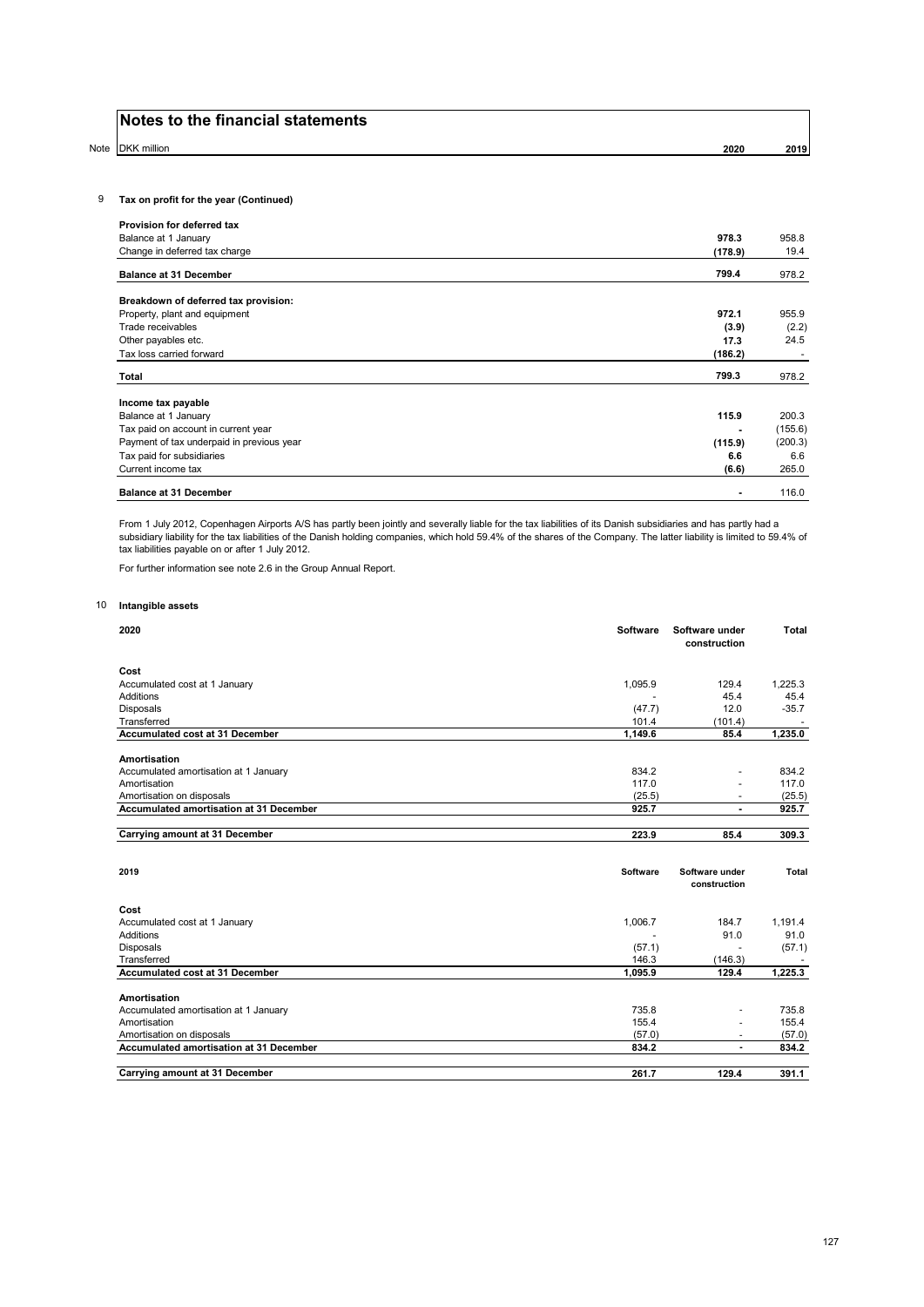Note DKK million **2020 2019**

## 11 **Property, plant and equipment**

| 2020                                           | <b>Land and</b><br>buildings | <b>Plant and</b><br>machinery | <b>Other fixtures</b><br>and fittings,<br>tools and<br>equipment | Property, plant<br>and equipment<br>under<br>construction | <b>Total</b> |
|------------------------------------------------|------------------------------|-------------------------------|------------------------------------------------------------------|-----------------------------------------------------------|--------------|
| Cost                                           |                              |                               |                                                                  |                                                           |              |
| Accumulated cost at 1 January                  | 8.764.5                      | 8.410.0                       | 2,096.0                                                          | 2,230.2                                                   | 21,500.7     |
| <b>Additions</b>                               |                              |                               |                                                                  | 1,353.2                                                   | 1,353.2      |
| <b>Disposals</b>                               | (20.1)                       | (124.1)                       | (40.9)                                                           |                                                           | (185.1)      |
| Transferred                                    | 324.3                        | 757.4                         | 244.9                                                            | (1,326.6)                                                 |              |
| Accumulated cost at 31 December                | 9,068.7                      | 9,043.3                       | 2,300.0                                                          | 2,256.8                                                   | 22,668.8     |
| Amortisation                                   |                              |                               |                                                                  |                                                           |              |
| Accumulated amortisation at 1 January          | 3,306.6                      | 4,244.6                       | 1,369.7                                                          |                                                           | 8,920.9      |
| Amortisation                                   | 258.7                        | 331.5                         | 183.1                                                            |                                                           | 773.3        |
| Amortisation on disposals                      | (20.2)                       | (124.0)                       | (40.8)                                                           |                                                           | (185.0)      |
| <b>Accumulated amortisation at 31 December</b> | 3,545.1                      | 4,452.1                       | 1,512.0                                                          | $\blacksquare$                                            | 9,509.2      |
|                                                |                              |                               |                                                                  |                                                           |              |
| Carrying amount at 31 December                 | 5.523.6                      | 4.591.2                       | 788.0                                                            | 2.256.8                                                   | 13,159.6     |
|                                                |                              |                               |                                                                  |                                                           |              |
| 2019                                           | <b>Land and</b><br>buildings | <b>Plant and</b><br>machinery | <b>Other fixtures</b><br>and fittings,                           | Property, plant<br>and equipment                          | Total        |
|                                                |                              |                               | tools and<br>equipment                                           | under<br>construction                                     |              |
| Cost                                           |                              |                               |                                                                  |                                                           |              |
| Accumulated cost at 1 January                  | 8.088.7                      | 8.065.4                       | 1.857.4                                                          | 1,893.0                                                   | 19.904.5     |
| <b>Additions</b>                               | $\overline{\phantom{a}}$     | $\blacksquare$                |                                                                  | 2,011.5                                                   | 2,011.5      |
| <b>Disposals</b>                               | (248.7)                      | (127.6)                       | (39.0)                                                           | $\tilde{\phantom{a}}$                                     | (415.3)      |
| Transferred                                    | 924.5                        | 472.2                         | 277.6                                                            | (1,674.2)                                                 | 0.1          |
| Accumulated cost at 31 December                | 8,764.5                      | 8,410.0                       | 2,096.0                                                          | 2,230.2                                                   | 21,500.7     |
| Amortisation                                   |                              |                               |                                                                  |                                                           |              |
| Accumulated amortisation at 1 January          | 3,279.4                      | 4,061.5                       | 1,237.4                                                          |                                                           | 8,578.3      |
| Amortisation                                   | 275.9                        | 310.7                         | 171.4                                                            |                                                           | 758.0        |
| Amortisation on disposals                      |                              |                               | (39.2)                                                           |                                                           |              |
|                                                |                              |                               |                                                                  |                                                           |              |
|                                                | (248.7)                      | (127.6)                       |                                                                  | $\overline{a}$                                            | (415.4)      |
| Accumulated amortisation at 31 December        | 3,306.6                      | 4,244.7                       | 1,369.7                                                          |                                                           | 8,920.9      |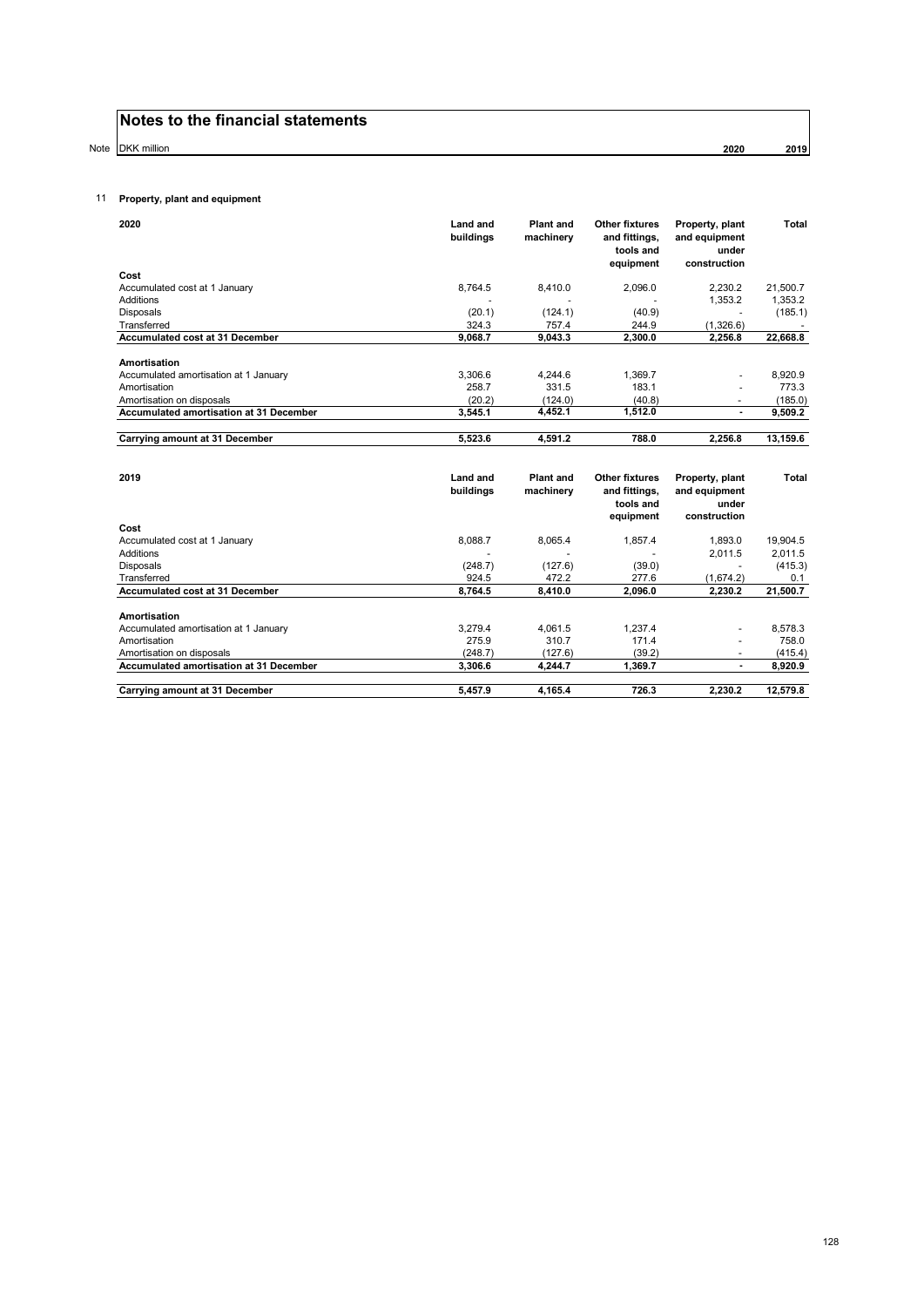Note DKK million **2020 2019**

#### 12 **Investments**

| 2020                                                  | Investments in<br>subsidiaries | <b>Investments in</b><br>associates | Total                    |
|-------------------------------------------------------|--------------------------------|-------------------------------------|--------------------------|
| Cost                                                  |                                |                                     |                          |
| Accumulated cost at 1 January                         | 158.1                          | 0.2                                 | 158.3                    |
| Additions                                             |                                | 75.0                                | 75.0                     |
| <b>Disposals</b>                                      |                                |                                     |                          |
| Accumulated cost at 31 December                       | 158.1                          | 75.2                                | 233.3                    |
| <b>Revaluation and impairment</b>                     |                                |                                     |                          |
| Accumulated revaluation and impairment at 1 January   | 112.5                          | 0.2                                 | 112.7                    |
| Disposals                                             |                                |                                     | ٠                        |
| Revaluation                                           | (2.5)                          |                                     | (2.5)                    |
| Profit/(loss) after tax                               | 24.2                           | (0.4)                               | 23.8                     |
| Accumulated revaluation and impairment at 31 December | 134.2                          | (0.2)                               | 134.0                    |
| Carrying amount at 31 December                        | 292.3                          | 75.0                                | 367.3                    |
|                                                       |                                |                                     |                          |
| 2019                                                  | Investments in                 | Investments in                      | Total                    |
|                                                       | subsidiaries                   | associates                          |                          |
| Cost                                                  |                                |                                     |                          |
| Accumulated cost at 1 January                         | 158.1                          | 0.2                                 | 158.3                    |
| <b>Additions</b>                                      |                                | $\overline{a}$                      |                          |
| <b>Disposals</b>                                      | $\blacksquare$                 | $\overline{\phantom{a}}$            | $\overline{\phantom{a}}$ |
| Accumulated cost at 31 December                       | 158.1                          | 0.2                                 | 158.3                    |
| <b>Revaluation and impairment</b>                     |                                |                                     |                          |
| Accumulated revaluation and impairment at 1 January   | 84.7                           | 0.2                                 | 84.9                     |
| <b>Disposals</b>                                      |                                | ٠                                   |                          |
| Revaluation                                           | 1.3                            |                                     | 1.3                      |
| Profit/(loss) after tax                               | 26.5                           |                                     | 26.5                     |
| Accumulated revaluation and impairment at 31 December | 112.5                          | 0.2                                 | 112.7                    |
|                                                       |                                |                                     |                          |
| Carrying amount at 31 December                        | 270.6                          | 0.4                                 | 271.0                    |

Investment in subsidiaries comprises the 100% held subsidaries Copenhagen Airports Internaional A/S and Copenhagen Airport Hotels A/S. For information regarding investments in associates see note 3.4 in the Group Annul Report.

#### 13 **Trade receivables**

| Trade receivables<br>Write-down       | 197.0<br>48.6 | 455.4<br>40.2 |
|---------------------------------------|---------------|---------------|
|                                       |               |               |
| Net trade receivables                 | 148.4         | 415.2         |
| Write-down for bad and doubtful debts |               |               |
| Accumulated write-down at 1 January   | 40.2          | 35.5          |
| Change in write-down for the year     | 7.6           | 2.4           |
| Realised loss for the year            | 2.5           | 2.8           |
| Reversal                              | (1.7)         | (0.5)         |
| Accumulated write-down at 31 December | 48.6          | 40.2          |

The year's movements are recognised in the income statement under External cost. The carrying amount equals fair value.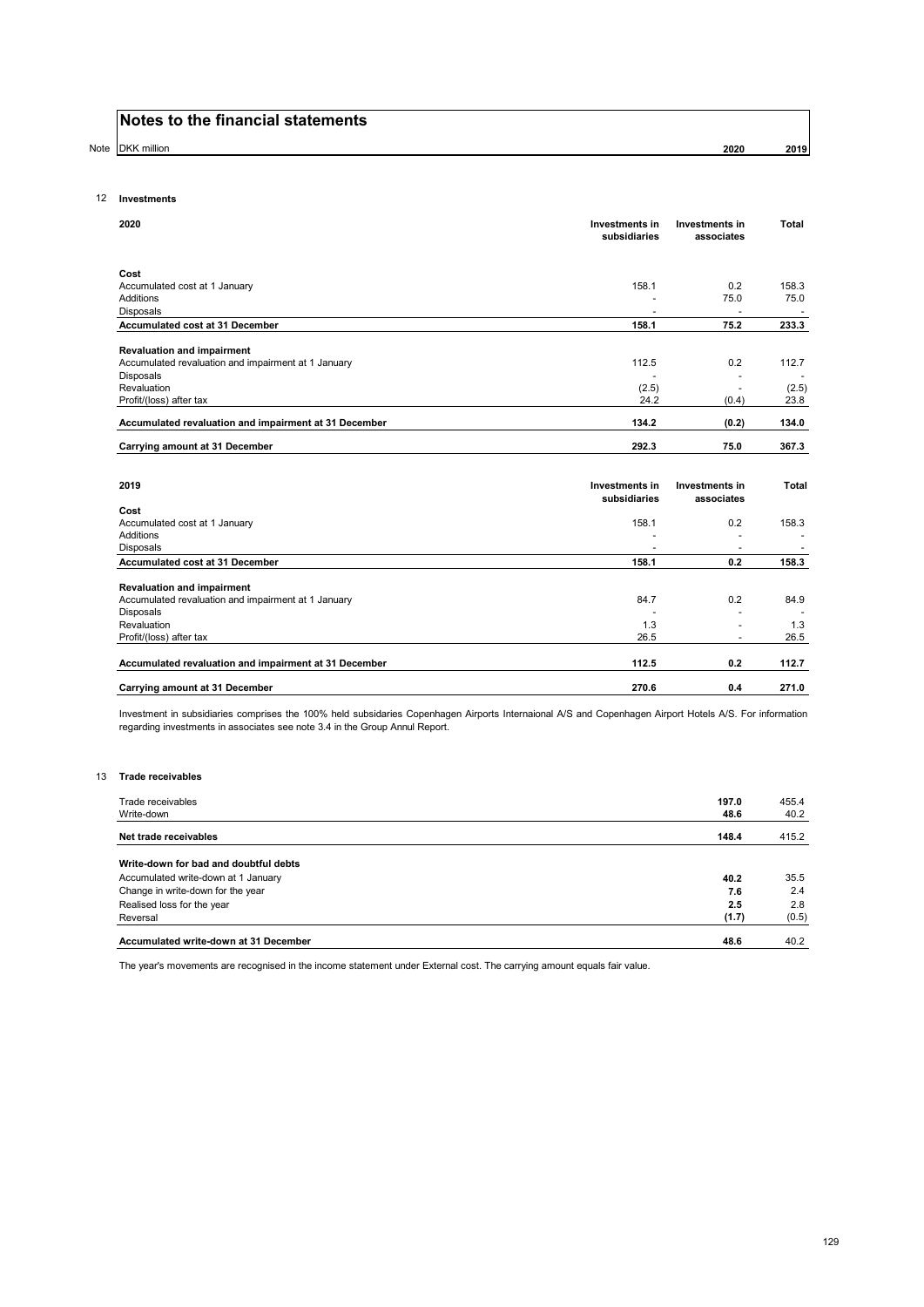Note DKK million **2020 2019**

#### 14 **Financial institutions and other loans**

| Total<br>9.587.0                                                                       | 8.388.3 |
|----------------------------------------------------------------------------------------|---------|
| 147.5<br><b>Current liabilities</b>                                                    | 2.248.7 |
| 9.439.5<br>Non-current liabilities                                                     | 6.139.6 |
| Financial institutions and other loans are recognised in the balance sheet as follows: |         |

|                                              |            |                       |                      |         | Carrying amount | <b>Fair value</b> |         |
|----------------------------------------------|------------|-----------------------|----------------------|---------|-----------------|-------------------|---------|
| Loan                                         | Currency   | <b>Fixed/floating</b> | <b>Maturity date</b> | 2020    | 2019            | 2020              | 2019    |
| Overdraft                                    | <b>DKK</b> | Floating              |                      |         | 118.2           |                   | 118.2   |
| <b>Bank Club</b>                             | <b>DKK</b> | Floating              | 20 Dec 2025          |         | 200.0           |                   | 200.0   |
| <b>Bank Club</b>                             | <b>DKK</b> | Floating              | 7 May 2022           | 1,750.0 |                 | 1,750.0           |         |
| Danske Bank                                  | <b>DKK</b> | Fixed                 | 30 Jun 2020          |         | 800.0           |                   | 800.8   |
| Term Loan                                    | <b>DKK</b> | Floating              | 7 May 2022           | 2,000.0 |                 | 2,000.0           |         |
| RD (DKK 64 million)**                        | <b>DKK</b> | Fixed                 | 23 Dec 2032          | 41.6    | 44.6            | 43.3              | 48.7    |
| Nordea Kredit**                              | <b>DKK</b> | Floating              | 30 Dec 2039          | 427.9   | 450.9           | 427.9             | 450.9   |
| Nordic Investment Bank (NIB)***              | <b>DKK</b> | Fixed                 | 12 Feb 2026          | 84.1    | 99.4            | 88.6              | 104.7   |
| Nordic Investment Bank (NIB)***              | <b>DKK</b> | Fixed                 | 19 Feb 2027          | 741.2   | 847.1           | 863.7             | 900.1   |
| European Investment Bank (EIB)****           | <b>DKK</b> | Fixed                 | 15 Dec 2026          | 250.0   | 250.0           | 262.9             | 275.1   |
| European Investment Bank (EIB)****           | <b>DKK</b> | Fixed                 | 26 Jan 2033          | 400.0   | 400.0           | 435.8             | 459.7   |
| European Investment Bank (EIB)****           | <b>DKK</b> | Fixed                 | 7 Apr 2032           | 600.0   | 600.0           | 594.6             | 678.5   |
| European Investment Bank (EIB)****           | <b>DKK</b> | Fixed                 | 14 Aug 2033          | 600.0   | 600.0           | 640.4             | 630.7   |
| European Investment Bank (EIB)*****          | <b>DKK</b> | Fixed                 | 12 Apr 2034          | 700.0   | 700.0           | 729.1             | 782.6   |
| <b>USPP</b> bond issue                       | <b>DKK</b> | Fixed                 | 27 Aug 2025          | 1,055.0 | 1.055.0         | 1.202.3           | 1,203.7 |
| USPP bond issue                              | <b>USD</b> | Fixed                 | 29 Jun 2020          |         | 981.4           |                   | 1,028.5 |
| USPP bond issue                              | <b>USD</b> | Fixed                 | 22 Aug 2023          | 969.2   | 1.068.2         | 1,083.0           | 1,194.2 |
| USPP bond issue                              | <b>GBP</b> | Fixed                 | 29 Jun 2020          |         | 201.6           |                   | 212.8   |
| Total                                        |            |                       |                      | 9.619.0 | 8.416.4         | 10,121.6          | 9,089.2 |
| Loan cost for amortisation                   |            |                       |                      | (32.0)  | (28.1)          | (32.0)            | (28.1)  |
| <b>Total</b>                                 |            |                       |                      | (32.0)  | (28.1)          | (32.0)            | (28.1)  |
| Total financial institutions and other loans |            |                       |                      | 9,587.0 | 8.388.3         | 10,089.6          | 9.061.1 |

\* See note 4.3 in the Gropu Annual Report for a description of the method for determining the fair values of financial liabilities.

\*\* CPH's properties have been mortgaged for a total value of DKK 405.7 million (2019: DKK 514.9 million).

\*\*\* Nordic Investment Bank (NIB) - Funding for the expansion of Pier C.

\*\*\*\* European Investment Bank (EIB) and Nordic Investment Bank (NIB) - Funding for the expansion of Copenhagen Airport.

For furthur information, see note 4.2 in the Group Annual Report

#### **Financial institutions and other loans by time to expiry**

| Due within 1 year                      |         |         |
|----------------------------------------|---------|---------|
| Financial institutions and other loans | 1,897.3 | 2.448.7 |
| Due within 1-5 years                   |         |         |
| Financial institutions and other loans | 5,166.7 | 1,909.0 |
| Due after 5 years                      |         |         |
| Financial institutions and other loans | 2,555.0 | 4,058.7 |
| Total                                  | 9.619.0 | 8.416.4 |
|                                        |         |         |

#### 15 **Other payables**

| Other payables - non-current              |       |       |
|-------------------------------------------|-------|-------|
| Holiday pay frozen due to new holiday law | 151.3 | 39.3  |
| <b>Balance at 31 December</b>             | 151.3 | 39.3  |
| Other payables - current                  |       |       |
| Holiday pay and other payroll items       | 278.3 | 252.2 |
| Interest payable                          | 49.9  | 48.3  |
| Cash flow hedge (USPP bond)               |       | 2.0   |
| Other costs payable                       | 48.4  | 51.8  |
| <b>Balance at 31 December</b>             | 376.6 | 354.3 |